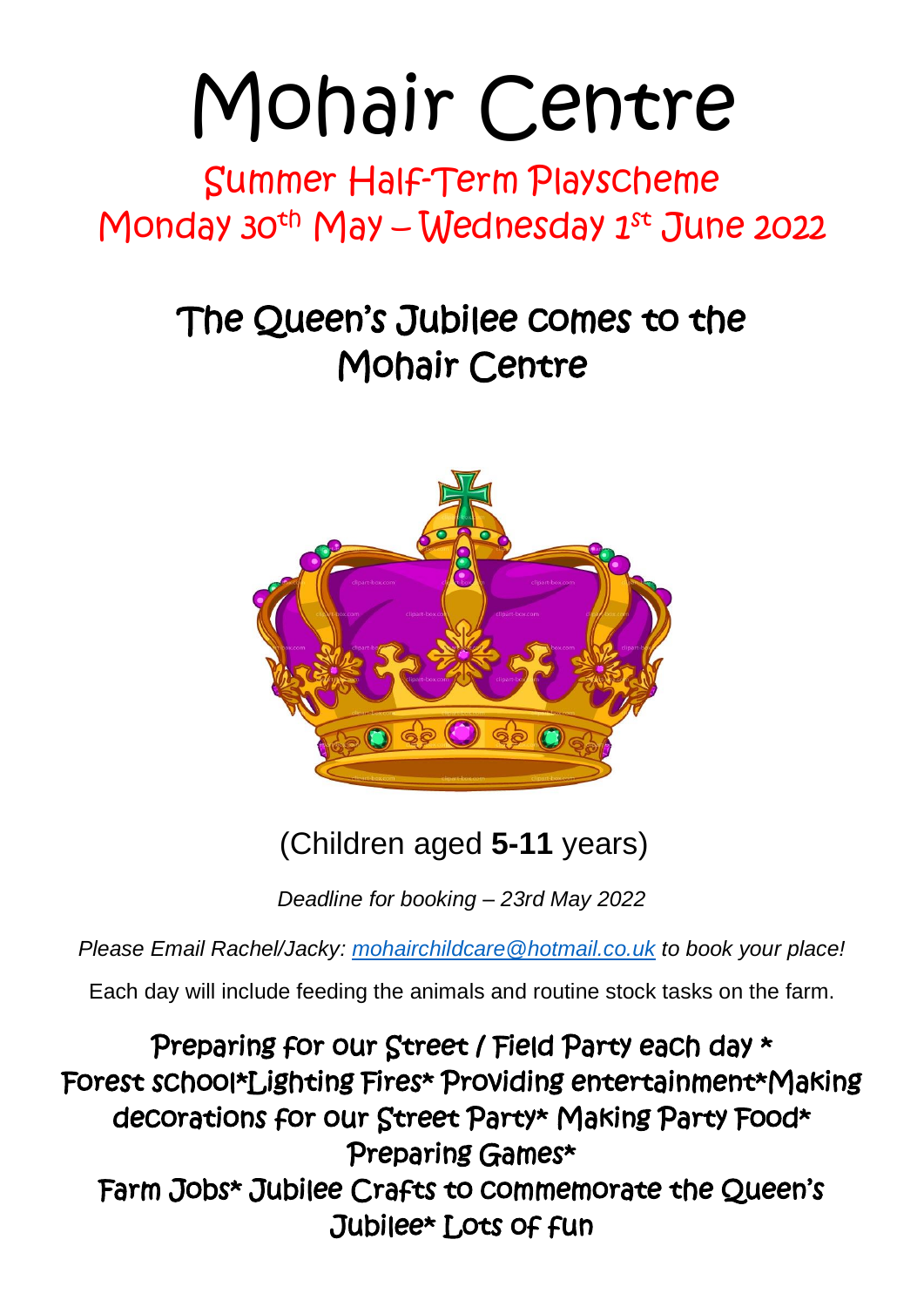### **What does your child need to bring?**

- Please bring clothes that don't matter, and spare clothes too. The children are likely to get messy!
- We cannot stress enough the importance of waterproof trousers!! We are surrounded by mudwhich is great but please make sure children are arriving with the correct clothing!(IF YOU HAVE ANY SPARE UNWANTED TROUSERS / JUMPERS / SOCKS that are no longer wanted we would be grateful to add to our SPARE CLOTHES DEPARTMENT.



- Wet weather clothing and named welly boots are mandatory.
- A bag to put muddy clothes in.
- **Sun lotion and sun hats** or **winter layers, hats & gloves** as appropriate we can always hope!
- Please ensure that all items are **clearly named**! We will need to name wellies, sunhats, sun cream, lunch-boxes so that they can be easily found and identified should they be lost.
- Lost Property should you lose anything please let us know as soon as possible, as lost property is bagged daily and will be given to charity by the following School Holiday Playscheme as we can't store lost property indefinitely.
- Please provide your child with a healthy packed lunch & cold pack if needed, along with a **named** water bottle. We provide a healthy snack and drink at Break-time.
- A smile



We are a registered Day care facility, inspected by Ofsted. Ofsted – 0300 1231231. We have a full set of policies including a complaints procedure. Some of these policies are available in the Parent Handbook, which you will receive before the start of the Holiday Playscheme. You will receive joining instructions before the start of the Playscheme. Please ask if you would like to see all our policies and procedures. We work on a ratio 1:8 adults to children and safety is always most important on the Playscheme.